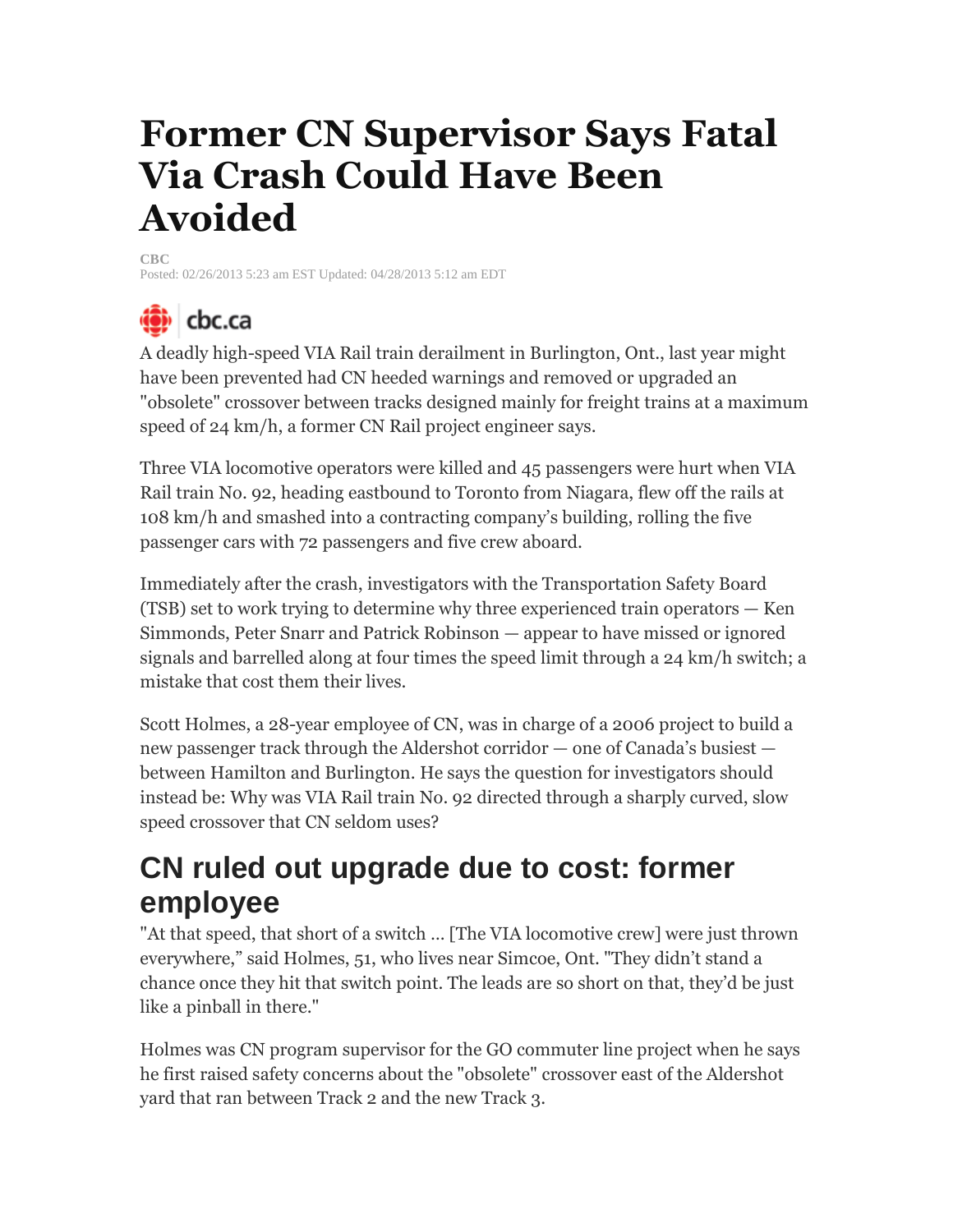CN was building a new third track and upgrading parts of an old freight service track to serve as a high-speed passenger rail line for VIA and GO Transit.

Holmes says he warned about potential safety issues in several emails. What's more, Holmes says, he took CN regional chief engineer Manny Loureiro and GO project engineer Daryl Barnett on a field inspection one day, and recommended the switch be removed or upgraded to a high-speed crossover.

- RELATED: Via Rail derailment still haunts survivors

"Passenger trains, by definition, shouldn't be going less than 15 mph (24 km/h)," Holmes said.

He says Barnett told him there was no money for the upgrade given the cross over switches were so seldom used, "so they were just left in."

Holmes said it was not the only cost-cutting CN was concerned with during the 2006 passenger line construction. CBC News has obtained emails that show CN recycled some of the track and reinstalled many "previously worn" materials used on the passenger rail expansion.

When asked by CBC News about the crossover in question, Barnett, now with GO Transit, said: "I'm a pretty honest guy and I don't have any recollection of any discussion of any dispute about any infrastructure.

"At the end of the day, there's nothing wrong with the turnouts there. It was already there," Barnett said when asked why the old slow-speed crossover was left in place.

Barnett added it would be needed by freight trains trying to get into the nearby Aldershot yard.

When contacted by CBC News, Loureiro directed questions to a CN spokesman and hung up.

CN spokesman Mark Hallman wrote in an email: "It is CN's position that the 15-mph maximum authorized speed for that crossover was conveyed to the VIA Rail crew in the locomotive cab by signal indication, and that the crew should have responded accordingly and reduced speed to 15 mph.

"Any suggestion that CN puts costs ahead of safety with regard to its rail infrastructure is totally false and irresponsible."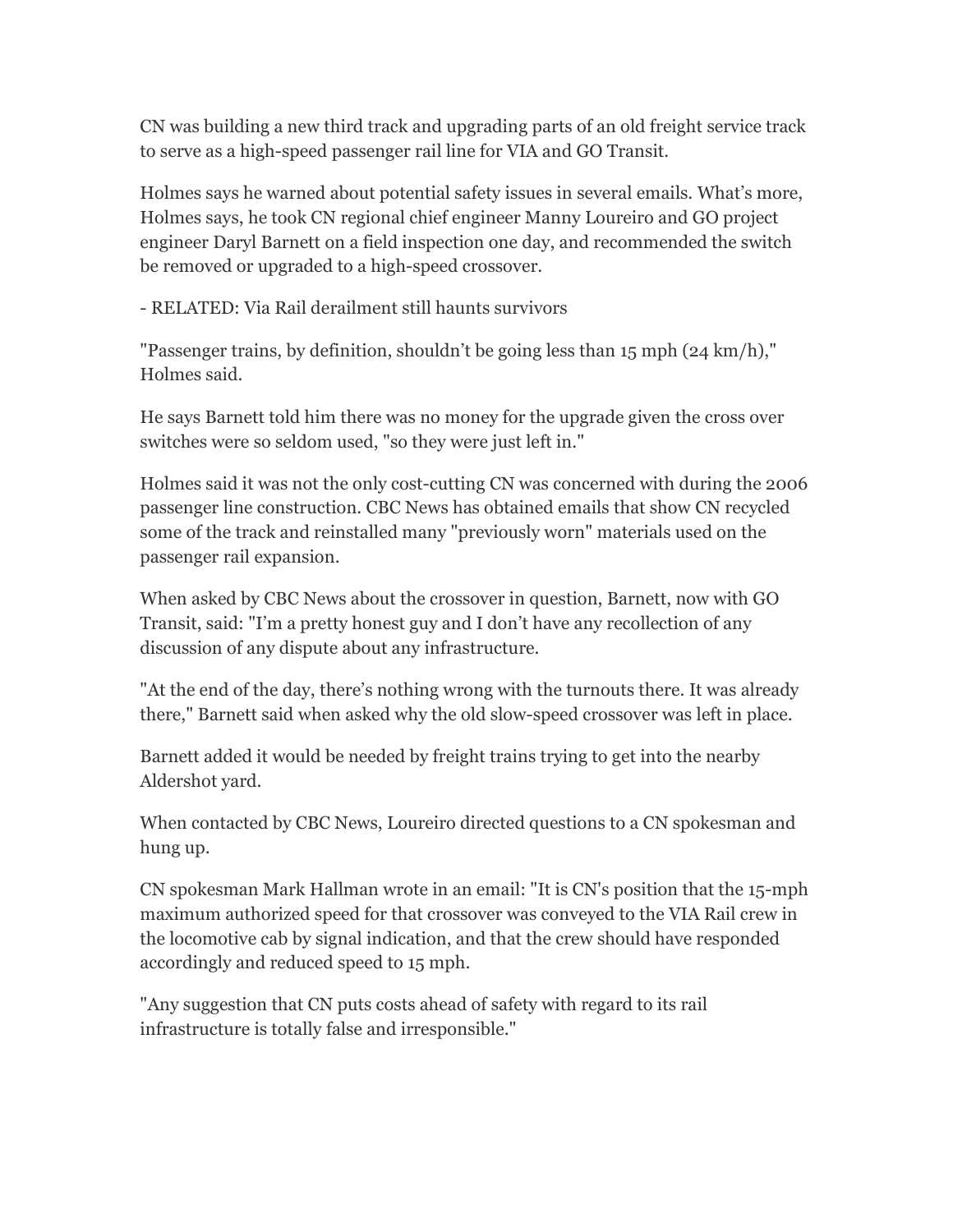## **CN says former supervisor was fired, accused of fraud**

Hallman also pointed out that "CN is engaged in litigation with former CN employee Scott Holmes, whose employment the Company terminated for cause after an investigation into alleged fraud against CN."

Holmes acknowledges he and his family have been embroiled in a multi-year legal battle with CN, in which the company  $-$  and its private police force  $-$  have seized his computers and frozen his assets.

But Holmes insists safety is his primary concern.

"I have an axe to grind with certain people over their conduct with my family and friends. But as far as an axe to grind on a safety issue, there's no axe to grind for safety," Holmes told CBC News.

He's still concerned, he said, because the slow-speed crossovers remains in place.

"You gotta realize there's a real camaraderie out there among [rail] people," said Holmes. "[There's been a] loss of three great conductors and engineers. There's lots of other guys, that I know well, that are still travelling over this area. It could happen again. Why couldn't it happen again?"

## **Rail watchdog questions lack of upgrade**

David Jeanes, the national president of public watchdog Transport Action Canada, says there are many things that are not known about the causes of the Via derailment.

"We don't know why the three experienced locomotive engineers did not slow down. Did they not see the signal? Was there some technical malfunction? They didn't even apply the brakes before they reached the low-speed crossover, and we need to know why that happened."

Jeanes said they likely thought they had a fairly clear run into Toronto or at least to the next station.

"The crossover at that location near Burlington is not one that is normally used by passenger trains so it's unlikely that, unless they've been informed about it either by radio or by the signals, that they would've been expecting to make that change at lower speed on to another line," he added.